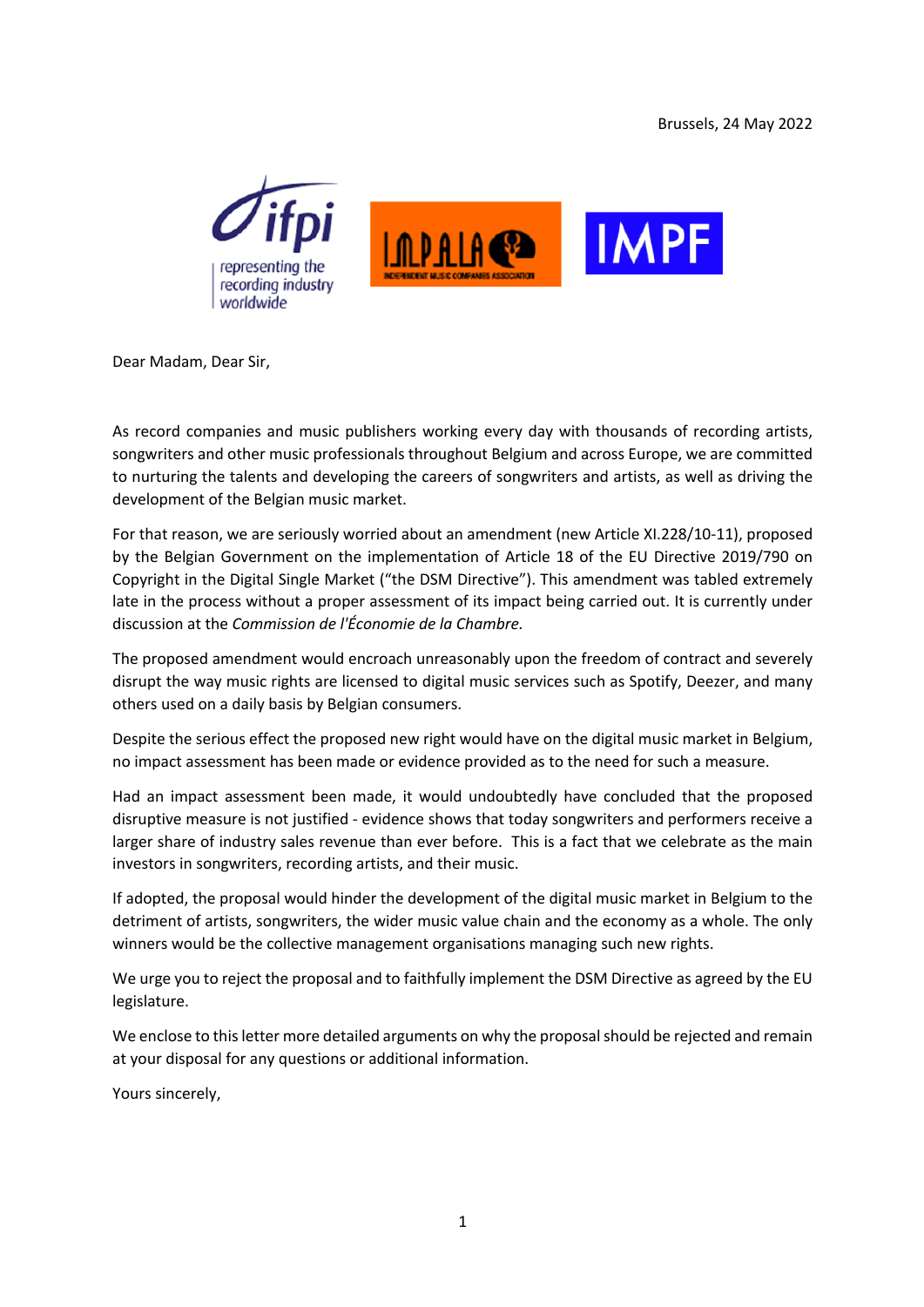**IMPF** - IMPF serves as a global network and meeting place for independent music publishers to share experiences and best practices; IMPF represents the interests of the independent music publishing community internationally and aims to ensure a favourable environment for artistic, cultural, linguistic, and commercial diversity.

**IFPI, representing the recording industry worldwide**. IFPI is the organisation that promotes the interests of the international recording industry worldwide. IFPI and its National Group network has over 8,000 members across more than 70 countries. There are over 70 IFPI offices, National Groups and Affiliated MLCs. IFPI's mission is to promote the value of recorded music, campaign for the rights of record producers and expand the commercial uses of recorded music in all markets where its members operate.

**IMPALA, the European association of independent music companies**, represents close to 6,000 music SMEs across Europe. Its mission is to grow the independent music sector, return more value to artists, promote cultural diversity and entrepreneurship, improve political access and modernise perceptions of the music sector.